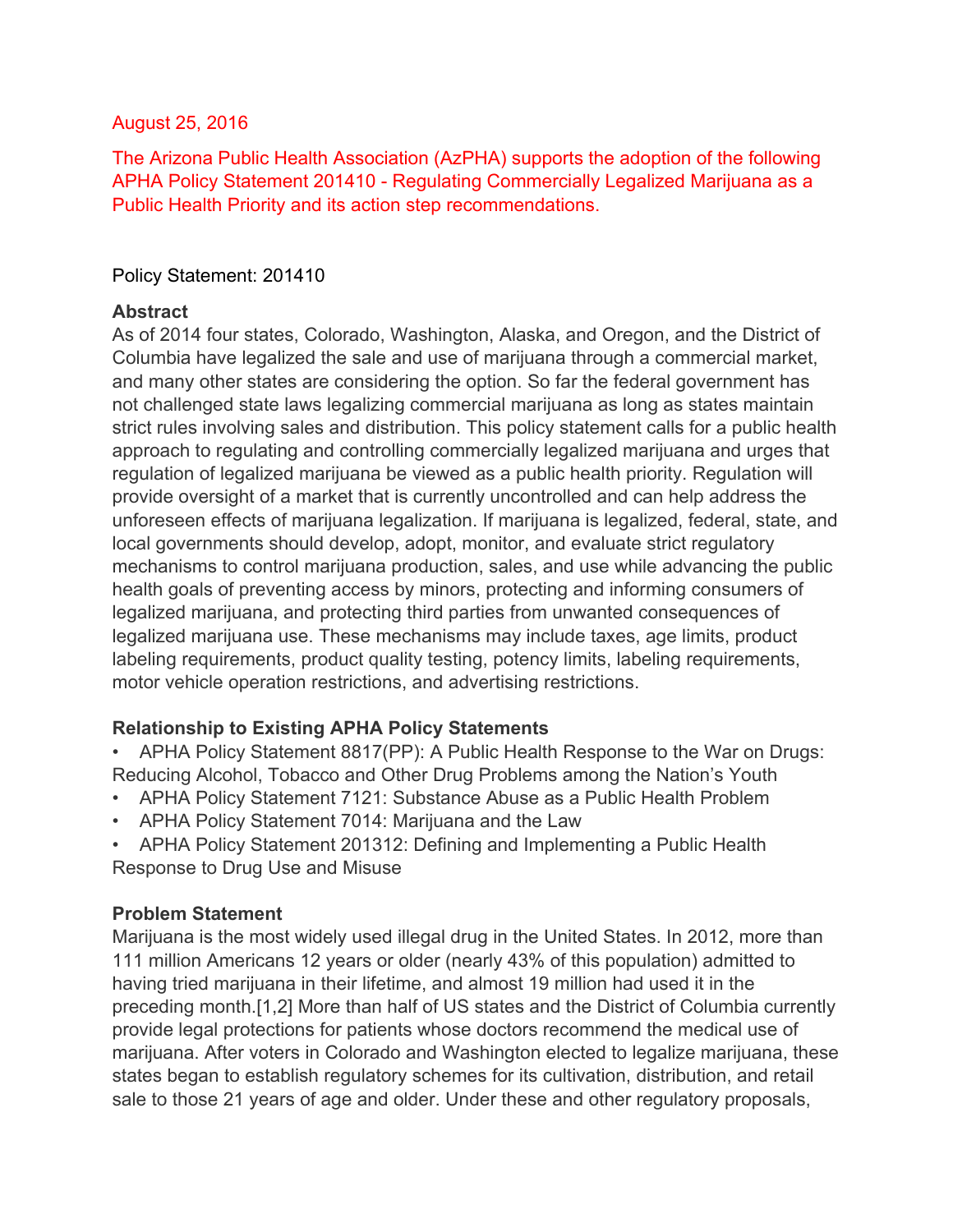marijuana would be regulated in a manner similar to alcohol, with age limits, licensing controls, and other regulatory and public health mechanisms. The federal government decided to not challenge state laws legalizing commercial marijuana as long as states maintain strict rules involving sales and distribution. The areas of regulatory emphasis for the federal government include preventing distribution to minors, preventing revenue from being directed to illegal enterprises, stopping drugged driving, ensuring that marijuana does not cross to states where it is illegal, preventing marijuana activity from being used as a cover for other illegal drug activity, and stopping marijuana from being grown on public land.[3] While the decision to not challenge state adoption of commercial marijuana was an executive branch decision, the recent change in the political control of Congress is unlikely to alter the federal government's stance. Since Washington and Colorado became the first states to legalize marijuana, other states have considered commercial legalization of the drug, with legislative proposals in Oklahoma, Maryland, Massachusetts, New York, New Jersey, Hawaii, New Hampshire, New Mexico, Pennsylvania, and Vermont and voter initiative efforts in Alaska, California, Missouri, Rhode Island, and Oregon.[4]

With the onset of commercial legalization of marijuana, several questions arise: How will access and availability to adolescents be prevented? How will the impact on vulnerable populations be addressed? What types of quality and informational controls will protect consumers? How will unwanted exposures and driving impairment be handled?

Increased availability: The national Monitoring the Future study has consistently shown that roughly 80% of 12th graders, 70% of 10th graders, and 40% of 8th graders in the United States report that marijuana is either "fairly easy" or "very easy" to obtain.[5–7] Concern exists that commercial legalization will increase the availability of marijuana to adolescents. The density of marijuana retailers is also an issue that needs to be addressed by regulation. If retailers congregate in a few locations, the populations in those areas will be more exposed to use, misuse, and abuse of marijuana. Advertising by retailers will also need to be examined, especially in light of studies revealing that alcohol and tobacco advertising is more prevalent in communities of color and areas of lower income.[8]

Passive exposures: As with the smoking of tobacco, passive exposure to marijuana smoke among children, tenants of multiunit housing developments, and nonsmokers is a concern. Protection for workers who cultivate commercial marijuana is also a concern since they may be exposed to pesticides, fertilizers, and other unhealthy adulterants. For example, a group of workers at a medical marijuana cultivator in Maine filed a complaint with the National Labor Relations Board because of the cultivator's use of pesticides and the workers' exposure to mold.[9]

Quality control and consumer protection: Because marijuana remains illicit, there are no mechanisms for its production to be monitored, its potency and quality to be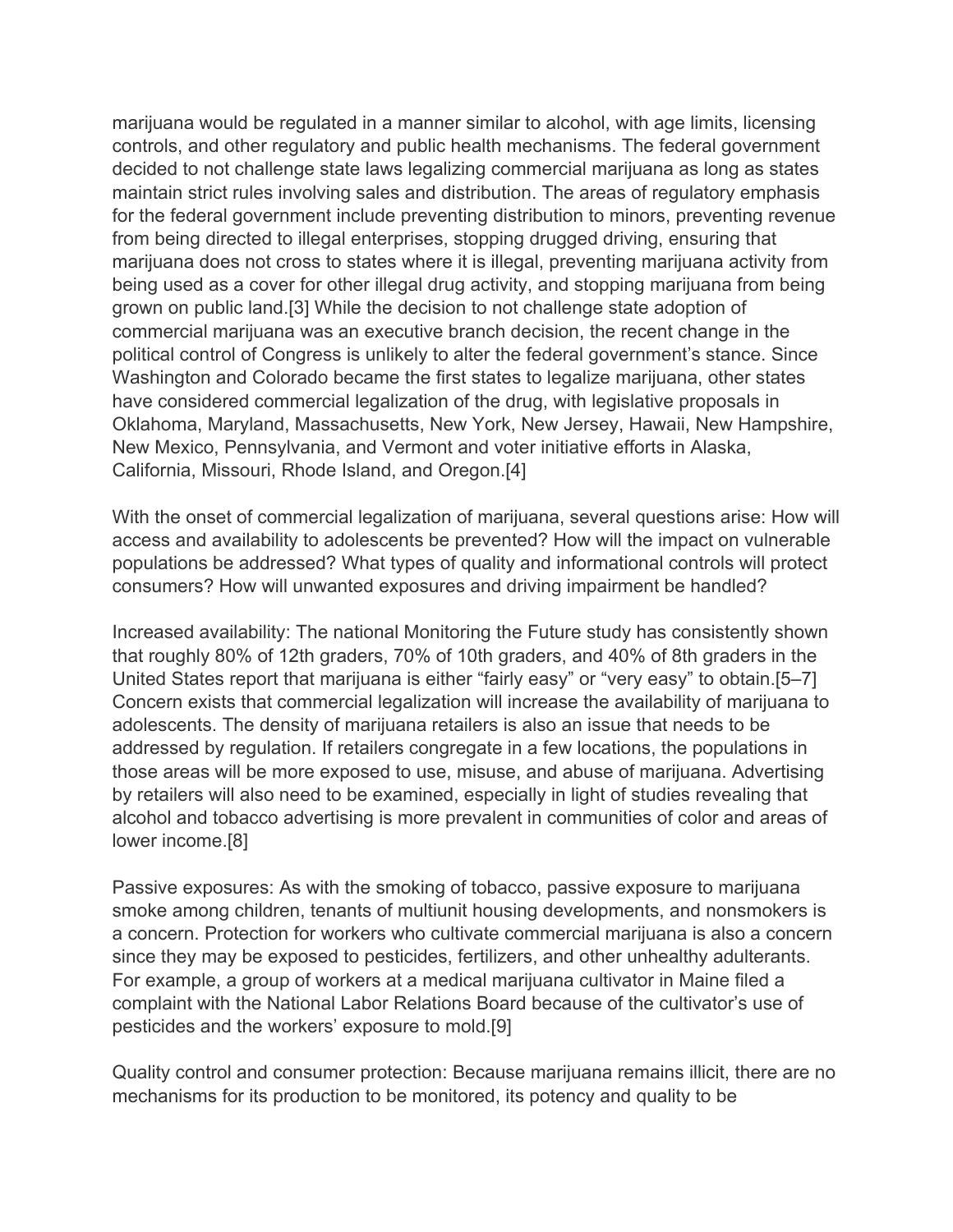standardized and tested, or its labeling for potential health effects before being sold. Research has shown that potency can vary widely depending on the strain of marijuana and that the drug can be contaminated by fungi and bacteria, heavy metals, pesticides, growth enhancers, and substances (e.g., glass beads) that are intended to increase its weight or give the appearance of a higher potency.[10] A failure to provide accurate and credible information about marijuana's potency and quality can lead to consumer harm.

Motor vehicle safety: The "evidence of cannabis's culpability in on-road driving accidents and injury is far less robust, with some reviews acknowledging an association between cannabis consumption and an increased risk of motor vehicle crashes while others have not."[11] Evidence does show that marijuana can "increase driving reaction times, impair time and distance estimation, and decrease motor coordination for up to three hours after dosage impairment."[12] One "meta-analysis of studies examining acute cannabis consumption and motor vehicle collisions [revealed] a near doubling of risk of a driver being involved in a motor vehicle collision resulting in serious injury or death."[13] An examination of data from the National Highway Traffic Safety Administration's Fatality Analysis Reporting System showed that "detection of cannabis in drugged drivers [involved in fatal motor vehicle crashes] increased from 28.8% in 1993 to 36.9% in 2010."[12] During the same period, detection of cocaine fell from 20.6% to 9.8%, while detection of prescription drugs increased from 42.2% to 46.5%.[12] However, the researchers were unable to show causality between marijuana or other drug use and involvement in fatal vehicle crashes.[12] As with other substances and products that impair the operation of motor vehicles, the issue of commercial marijuana use and motor vehicle safety will need to be addressed through federal, state, and local regulatory schemes.

Health effects: The health effects of smoking marijuana are not fully understood. A recent study published in the Journal of the American Medical Association investigated the association between marijuana use and lung function in a cohort of more than 5,000 US adults over a period of 20 years; the study's results suggested that "occasional use of marijuana…may not be associated with adverse consequences on pulmonary function."[14] However, marijuana, like tobacco, contains toxic gases and other substances that can cause harm to the pulmonary system.[15] A recent review published in the New England Journal of Medicine documented the effects of long-term or heavy marijuana use, including addiction for about 9% of all regular users, altered brain development and cognitive impairment among adolescent users, chronic bronchitis symptoms, and an increased risk of chronic psychosis disorders among those who are predisposed to such orders. Short-term effects include short-term memory impairment, impaired motor control, altered judgment, and, for some, paranoia and psychosis with high doses.[16]

#### **Strategies to Address the Problem**

Jurisdictions that legalize or consider the legalization of commercial marijuana should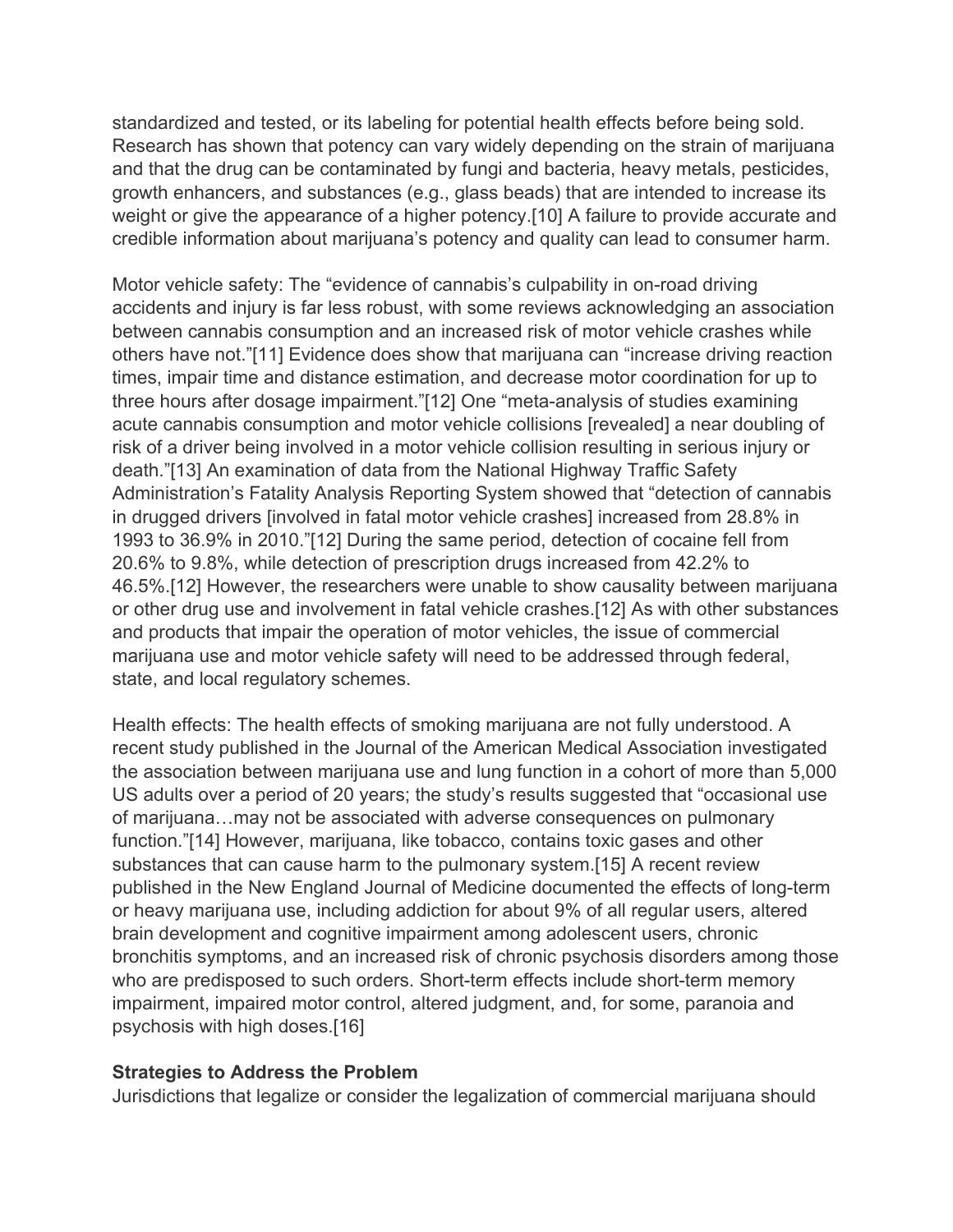develop, adopt, monitor, and evaluate regulatory schemes for marijuana production, sale, and use that protect and promote public health. Regulation of commercial marijuana can have positive effects on public health. For example, evidence from the Netherlands—which has adopted a de facto legalization policy regarding retail sales and regulatory guidelines that include limits on the amount a person can buy in a day, a ban on advertisements, and a prohibition on sales to individuals under 18 years of age—indicates that the Dutch use marijuana at lower rates than some other European countries, do not escalate early use relative to other countries in Europe and the United States, and do not use marijuana as a gateway drug.[17]

A strict, rigorous regulatory response to commercial sales of marijuana should focus on access to and availability of the drug among adolescents, informing and protecting consumers, and protecting third parties and vulnerable populations from the potential consequences of marijuana use (e.g., passive exposure and impaired driving). Regulatory interventions might include but should not be limited to age restrictions; taxation; time and date limitations for sales; potency and quality standardization, testing, and monitoring; advertising and packaging restrictions; place of use restrictions; extension of liability for injury to retailers; labor protections; and continued monitoring and evaluation of regulatory interventions. Many of these interventions are used to control alcohol and tobacco use and could also be used to control the use, misuse, and abuse of commercial marijuana.

Age restrictions: Age restrictions and enhanced enforcement of age restrictions can be used to limit the use of marijuana by adolescents, just as they are used to control tobacco use and alcohol use among adolescents, which have declined significantly over the past several years. According to the Monitoring the Future study, daily use of cigarettes by 12th graders decreased from 26.9% in 1975 to 8.5% in 2013, while the 30 day prevalence of use of alcohol by 12th graders decreased from 54% in 1991 to 39.2% in 2013.[18,19] Studies and estimates show the impact of minimum legal drinking ages (MLDAs) for alcohol and minimum legal purchase ages (MLPAs) for tobacco on alcoholrelated motor vehicle crashes and the prevalence of adolescent smoking. According to estimates from a 2001 systematic review of interventions designed to reduce alcoholimpaired driving, fatal and nonfatal vehicle crashes increase by 10% with lower MLDAs and decrease by 16% with higher MLDAs (i.e., age 21).[20] In another study, the researchers concluded that raising the MLPA in the United States from 18 to 21 years would reduce the prevalence of smoking among 15- to 17-year-olds to 7.5% after 75 years as a result of delayed smoking initiation, removal of social sources of cigarettes (i.e., friends who are 18 to 20 years old), and better recognition by retailers of adolescent purchasers (i.e., it would be easier for retailers to distinguish between a 16 year-old and a 21-year-old than a 16-year-old and an 18-year-old).[21] Maintaining retailer compliance with MLDA laws through enhanced enforcement of these laws against retailers and underage purchasers also reduces access to alcohol among minors.[22]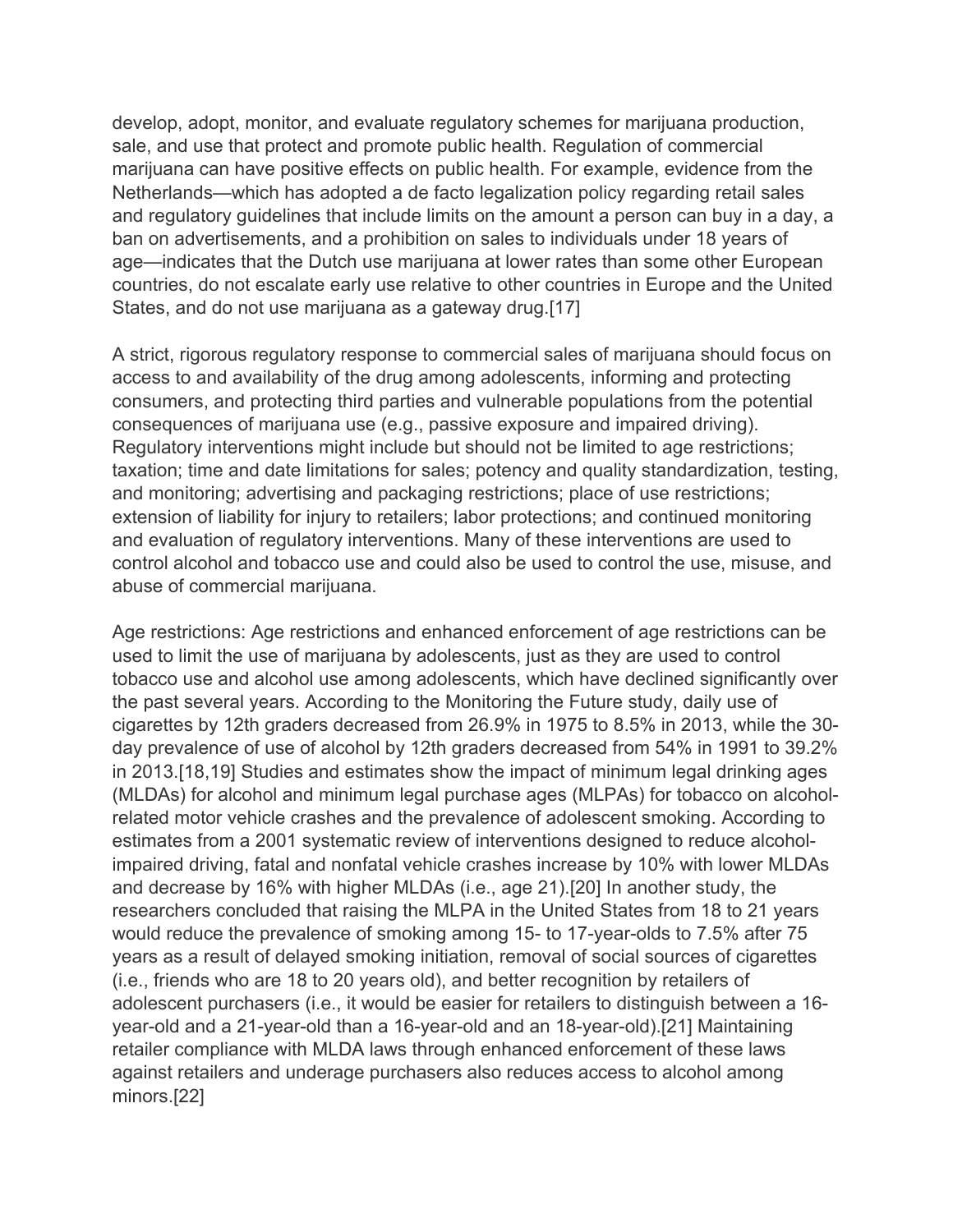Taxation: Taxing commercial marijuana to price adolescents out of the market may also prevent many adolescents from using marijuana. Increasing the price of cigarettes through taxes can cause adolescents to stop smoking.[23] One study of state tobacco taxes showed that every \$1.00 in increased state tax could potentially result in a 5.9% decrease in past-month smoking and a 4.1% decrease in frequent smoking among US high school youth.[24] Also, according to a meta-analysis of 112 studies on alcohol, higher taxes tend to reduce alcohol consumption among adult and teenage social drinkers as well as problem drinkers.[25]

Time and date restrictions: Marijuana use, misuse, and abuse can also be addressed by instituting time and place restrictions on commercial sales and imposing liability risks on commercial marijuana retailers. For example, alcohol control measures that limit the number of days and hours that alcohol can be sold as well as restricting the location and density of alcohol outlets can help decrease alcohol consumption and consumptionrelated harms.[26–29]

Retailer liability: Dram shop liability laws are effective in reducing and preventing harms associated with alcohol consumption by deterring overservice of alcohol to customers.[30] These laws allow licensed establishments such as restaurants, bars, and liquor stores that sell or serve alcohol to individuals to be held liable for any injuries or deaths that result from a customer's intoxication. Although litigation involving dram shops can be expensive and inefficient,[31] extending dram shop liability to marijuana retailers may serve as a way to reduce marijuana use, misuse, and abuse.

Standardizing, testing, and monitoring potency and quality: Regulatory frameworks can also be developed to standardize and determine the quality of commercial marijuana to protect consumers from adulterants (e.g., pesticides, mold, mildew, toxins) and inform them of the product's potency. Similar requirements are in already in place for alcohol sales. For example, federal law and agency rules require alcohol beverage labels to include the brand name, the class and type of alcohol, the alcoholic content, the name and address of the bottler or packer, the country of origin, and a disclosure of additives and sulfites.[30,32,33] Also, the Family Smoking Prevention and Tobacco Control Act allows the US Food and Drug Administration to set standards for nicotine levels in tobacco products.[34]

Warning labels: Marijuana products could also be labeled to warn consumers of health risks. Tobacco products in the United States must display the surgeon general's warning about the risk of tobacco use. Labels on alcohol must also contain a specific warning about health risks.[35,36] While research has shown little effect on drinking behavior from alcohol labels, tobacco labeling's impact on consumer attitudes and behaviors is more apparent.[37]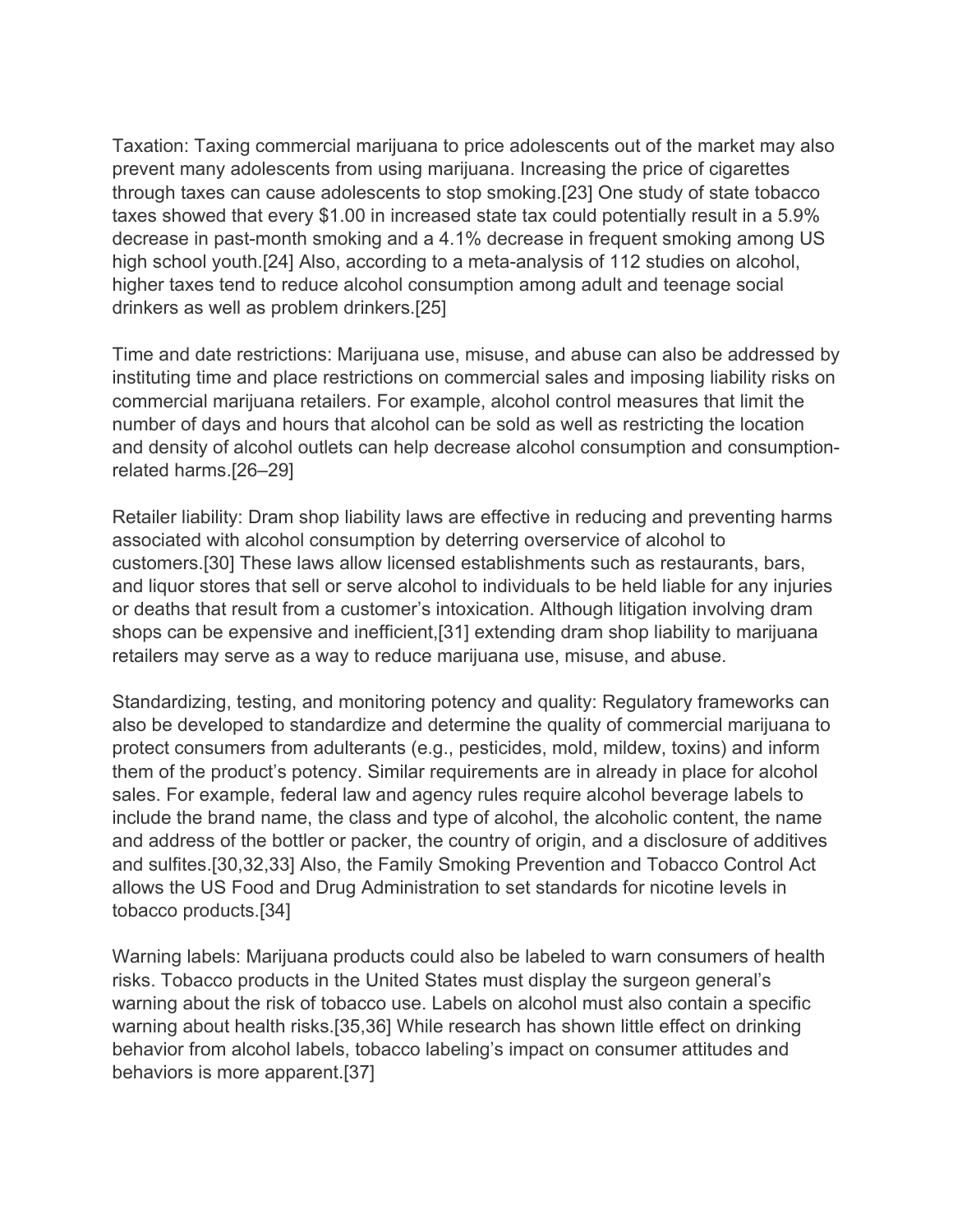Advertising restrictions: Advertising restrictions can also be used to control marijuana use and protect consumers, just as they are used for alcohol and tobacco. Restricting advertisements can have profound health effects. For example, according to one study, a complete ban on alcohol advertising would result in 7,609 fewer deaths and a 16.4% drop in alcohol-related life-years lost.[38] Current First Amendment protections for corporate speech would likely prevent advertising regulations aimed at adult consumers but would allow restrictions on advertising aimed at adolescents and children.[39] Consideration should also be given to the impact advertising may have on communities of color and/or groups of low socioeconomic status.

Impaired driving: Concerns about driving while impaired by marijuana can be addressed with current laws against driving under the influence or by amending those laws to include marijuana impairment. One option may be to increase "penalties for drugged driving in localities with greater accessibility to [marijuana]."[12] Some states have adopted per se drugged driving laws, meaning that any trace of illicit drugs in a driver is considered a drugged driving violation. While such a standard may be useful when prosecuting a drugged driving case, a recent study questions the effectiveness of per se drugged driving laws in lowering traffic fatality rates.[40] Research should be conducted on reliable and valid methods of determining marijuana impairment. Also, similar to the case with alcohol, education on marijuana use and driving should be available.

Passive exposure: Regulatory policies should be developed to limit passive exposures to marijuana. Passive exposures can also be addressed through prohibiting use of the drug in public locations and in the presence of minor children, as well as through restricting its use in multi-unit housing to avoid smoke drifting to neighboring units. In addition, states and localities can amend existing smoke-free laws to include marijuana smoke. Also, federal and state laws regulating the use of pesticides and fertilizers and the passive exposure of workers to such chemicals and other unsafe working conditions need to be extended to individuals working for marijuana cultivators.

Monitoring and evaluating regulatory schemes: Since the regulatory scheme for commercially legal marijuana is untested and involves many unknown elements, a final strategy is to monitor and evaluate the public health impact of regulations. Regulations can then be modified according to evidence regarding their effects on public health.

#### **Opposing Arguments/Evidence**

Arguments opposing public health regulations often center on personal autonomy, the freedom to do business, and economic costs to consumers and businesses. Those who oppose regulating passive exposure to marijuana smoke and marijuana-impaired driving will focus on the lost autonomy of people who use marijuana in the presence of children, use the drug in multi-unit housing complexes, and drive after becoming impaired. Rates of alcohol-related motor vehicle fatalities have decreased since 1982, with some of the credit being given to laws aimed at deterring intoxicated driving.[41]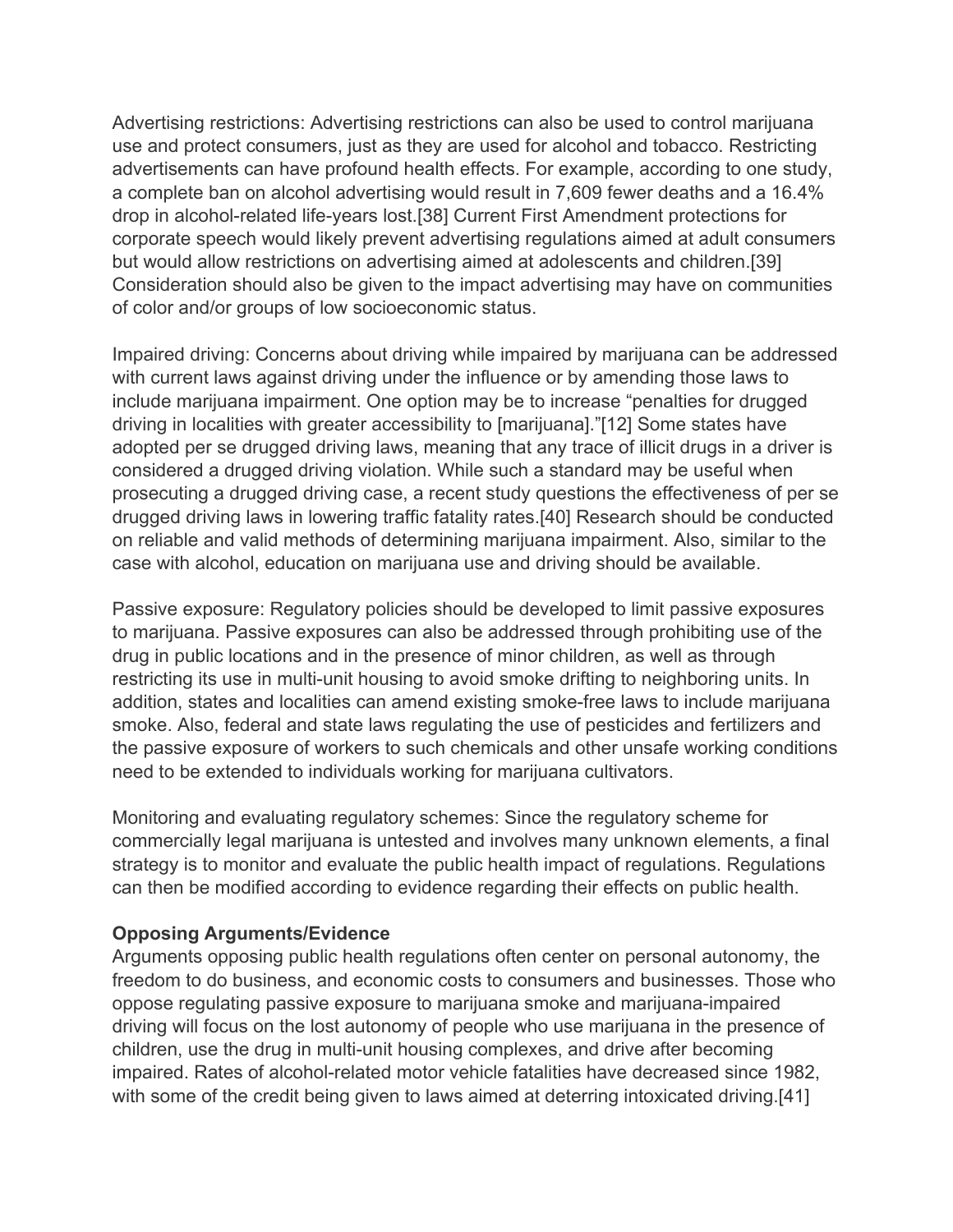Laws aimed at deterring marijuana-impaired driving could lead to similar trends. Also, smoke-free laws are associated with lower risks of smoking-related cardiac, cerebrovascular, and respiratory diseases.[42]

Advertising and information restrictions along with required disclosures such as warning labels may be viewed as government interference with the protected right to free speech. However, these restrictions are designed to counter statements and messages that encourage harmful behavior, and, as noted above, a ban on alcohol advertising would result in fewer deaths and alcohol-related life-years lost.[38]

Age restrictions limit the accessibility of marijuana to adolescents, and opponents view these restrictions as an infringement upon the autonomy of youth. Restrictions that are set at 21 years of age may also be opposed because they limit access among adults (i.e., people 18 to 20 years of age). As noted, however, age restrictions could reduce health risks associated with alcohol and tobacco use among adolescents. For example, age restrictions on the use of alcohol and tobacco have been shown to decrease the prevalence of alcohol-related motor vehicle crashes and the prevalence of adolescent smoking.[21,22] These same regulatory measures could apply to marijuana.

Regulation of commercial marijuana's quality and potency and limitations on times and dates of marijuana sales could be perceived as impairing business interests and leading to increased consumer costs. However, these actions could provide protections to consumers and limit the accessibility of marijuana among adolescents. Today, many types of commercial products are subject to content and disclosure requirements to protect consumers and allow them to make informed decisions. For example, the Family Smoking Prevention and Tobacco Control Act requires tobacco companies to disclose the contents of cigarettes and allows the Food and Drug Administration to determine nicotine levels.[34]

Regulatory opponents will argue that protecting marijuana cultivation workers from dangerous working conditions by regulating pesticide exposures interferes with business activities and interests and increases consumer costs. However, popular organophosphate pesticides are associated with "nausea, dizziness, vomiting, headaches, abdominal pain, and skin and eye problems [as well as] chronic health problems or health symptoms such as respiratory problems, memory disorders, dermatologic conditions, cancer, depression, neurologic deficits, miscarriages, and birth defects." It is clear that limiting workers' exposure to harmful pesticides would create safer and healthier work environments.[43]

Finally, those who oppose regulating commercial marijuana through taxation may contend that taxation adds to consumer costs and interferes with business interests. Evidence in the realm of alcohol control demonstrates that taxation reduces the use of alcohol. For example, a systematic review of 112 studies examining the association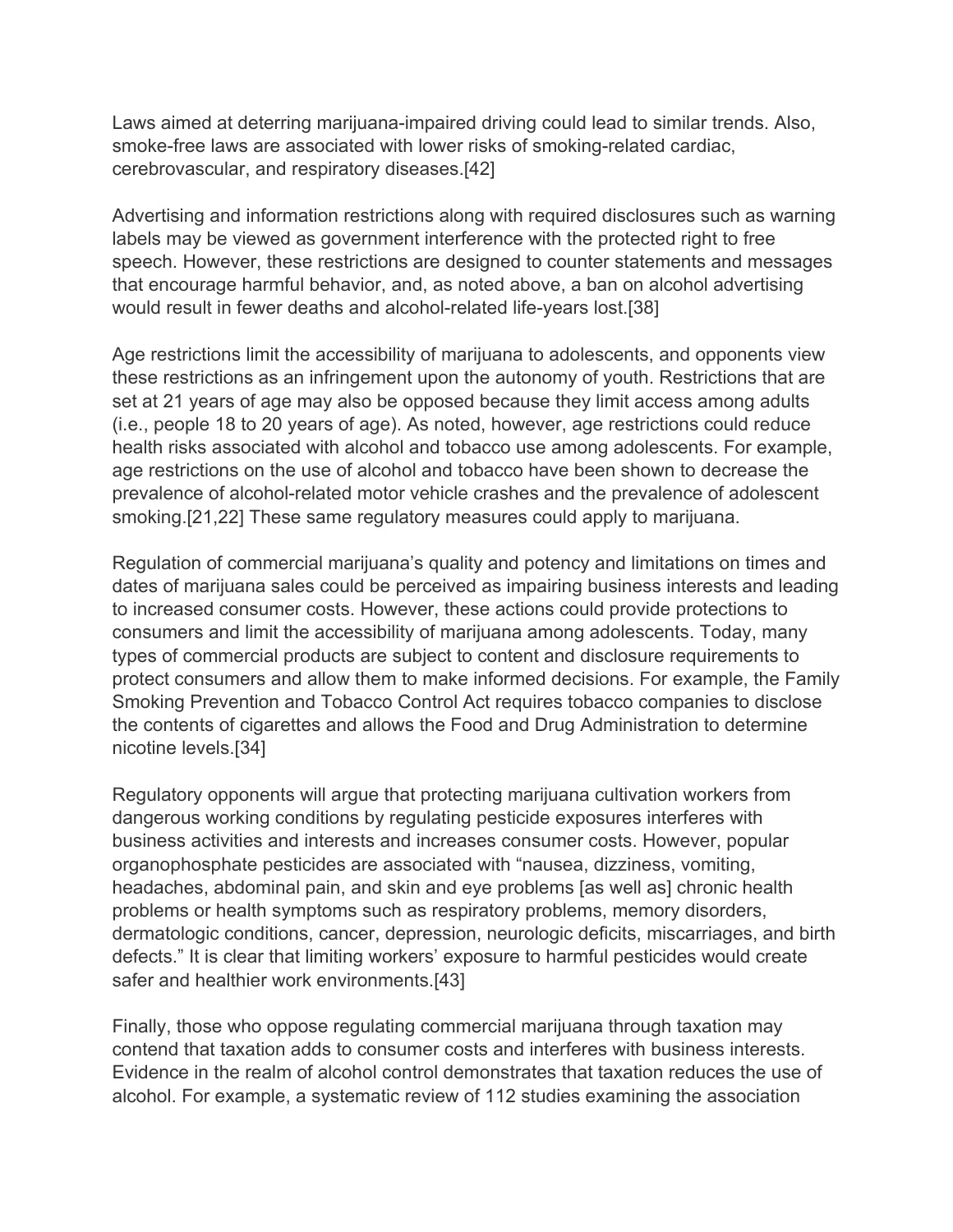between taxes on and prices of alcohol and alcohol sales and use revealed significant relationships between taxes or prices and overall consumption and heavy drinking.[25]

Despite any opposition to the regulation of legalized marijuana, there is strong evidence from the areas of tobacco control and alcohol control that a regulatory scheme for commercial marijuana would have an impact on marijuana accessibility and use.

# **Action Steps**

APHA believes that, in jurisdictions that legalize the commercial sale of marijuana, the preponderance of evidence supports regulating marijuana as an important public health policy.

Therefore, APHA

Urges federal, state, and local governments to:

o Regulate commercially legalized marijuana as a public health priority and develop, adopt, monitor, and evaluate regulatory controls for commercially legalized marijuana that reduce and prevent the drug's use, misuse, and abuse.

o Support and fund research into the health effects of marijuana use, misuse, and abuse.

o Coordinate their efforts to effectively regulate commercial marijuana in an effort to reduce and prevent its use, misuse, and abuse.

o Regulate commercially legalized marijuana in partnership with state and local health departments, including the provision of resources to local and state public health agencies for the purpose of reducing and preventing marijuana's use, misuse, and abuse.

o Tax commercial marijuana and dedicate the revenue to funding prevention, treatment, research, and regulatory frameworks to offset the costs and effects incurred through the increased availability of marijuana and other products containing tetrahydrocannabinol (THC).

o Develop and fund standards for the quality and potency of commercial marijuana and ensure safe working conditions for those cultivate marijuana.

o Exercise their authority to limit and restrict the advertising of commercial marijuana and develop required written disclosures to protect commercial marijuana consumers.

o Develop standards for determining impaired operation of motor vehicles.

o Ensure the development and availability of linguistically competent educational and informational materials for individuals with limited English proficiency.

• Calls on the federal and state governments and all federal and state agencies involved in research, policies, and programs related to marijuana to develop an evidence base regarding the public health benefits of regulating commercial marijuana.

• Calls for states that may consider legalizing commercial marijuana to refer to evidence-based regulatory controls for legalized marijuana and review and assess the regulatory frameworks of those states that have already legalized the drug.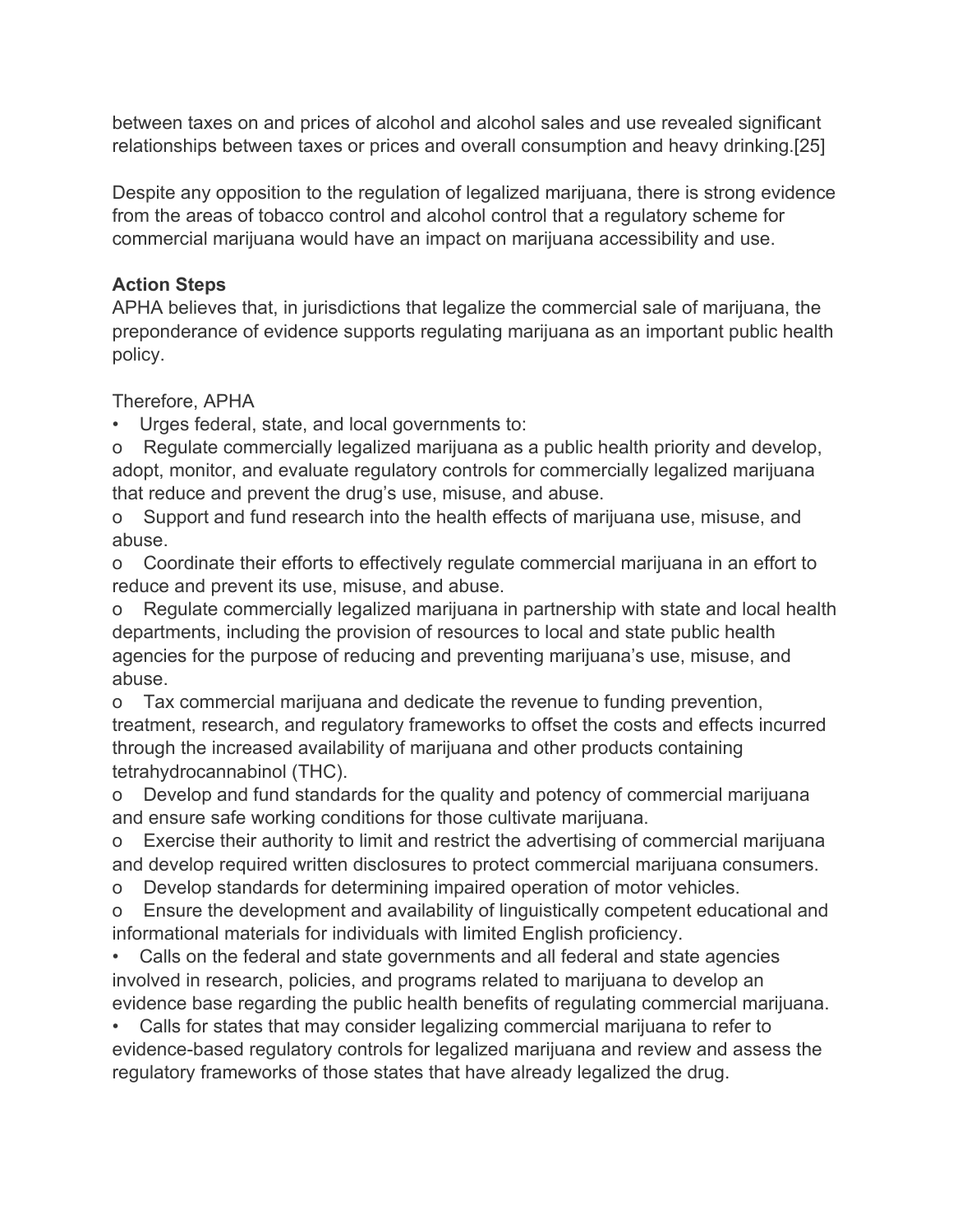## **References**

1. Substance Abuse and Mental Health Services Administration, Office of Applied Studies. Table 1.24A: Marijuana use in lifetime, past year, and past month among persons aged 12 or older, by demographic characteristics: numbers in thousands, 2011 and 2012. Available at:

http://www.samhsa.gov/data/NSDUH/2012SummNatFindDetTables/DetTabs/NSDUH-DetTabsSect1peTabs1to46-2012.htm#Tab1.24A. Accessed January 16, 2015.

2. Substance Abuse and Mental Health Services Administration, Office of Applied Studies. Table 1.24B: Marijuana use in lifetime, past year, and past month among persons aged 12 or older, by demographic characteristics: percentages, 2011 and 2012. Available at:

http://www.samhsa.gov/data/NSDUH/2012SummNatFindDetTables/DetTabs/NSDUH-DetTabsSect1peTabs1to46-2012.htm#Tab1.24B. Accessed January 16, 2015.

3. US Department of Justice. Guidance regarding marijuana enforcement. Available at: http://www.justice.gov/iso/opa/resources/3052013829132756857467.pdf. Accessed January 16, 2015.

4. Mother Jones. Will your state be next to legalize pot? Available at:

http://www.motherjones.com/politics/2014/02/pot-marijuana-legalization-map-states. Accessed January 16, 2015.

5. Monitoring the Future. Trends in availability of drugs as perceived by 12th graders. Available at: http://www.monitoringthefuture.org/data/13data/13drtbl14.pdf. Accessed January 16, 2015.

6. Monitoring the Future. Trends in availability of drugs as perceived by 10th graders. Available at: http://www.monitoringthefuture.org/data/13data/13drtbl13.pdf. Accessed January 16, 2015.

7. Monitoring the Future. Trends in availability of drugs as perceived by 8th graders. Available at: http://www.monitoringthefuture.org/data/13data/13drtbl12.pdf. Accessed January 16, 2015.

8. Barbeau EM, Wolin KY, Naumova EN, Balbach E. Tobacco advertising in communities: associations with race and class. Prev Med. 2005;40:16–22.

9. Quimby B. Pot dispensary workers rally in Portland. Available at:

http://www.pressherald.com/2013/04/06/medical-pot-workers-protest-in-portland/. Accessed January 16, 2015.

10. McLaren J, Swift W, Dillon P, Allsop S. Cannabis potency and contamination: a review of the literature. Addiction. 2008;103:1100–1109.

11. Armentano P. Cannabis and psychomotor performance: a rational review of the evidence and implications for public policy. Drug Test Anal. 2013;5:52–56.

12. Wilson FA, Stimpson JP, Pagan JA. Fatal crashes from drivers testing positive for drugs in the U.S., 1993–2010. Public Health Rep. 2014;129:342–350.

13. Asbridge M, Hayden JA, Cartwright JL. Acute cannabis consumption and motor vehicle collision risk: systematic review of observational studies and meta-analysis. BMJ. 2012;344:e536.

14. Pletcher MJ, Vittinghoff E, Kalhan R, Richman J, Safford M, Sidney S, Lin F,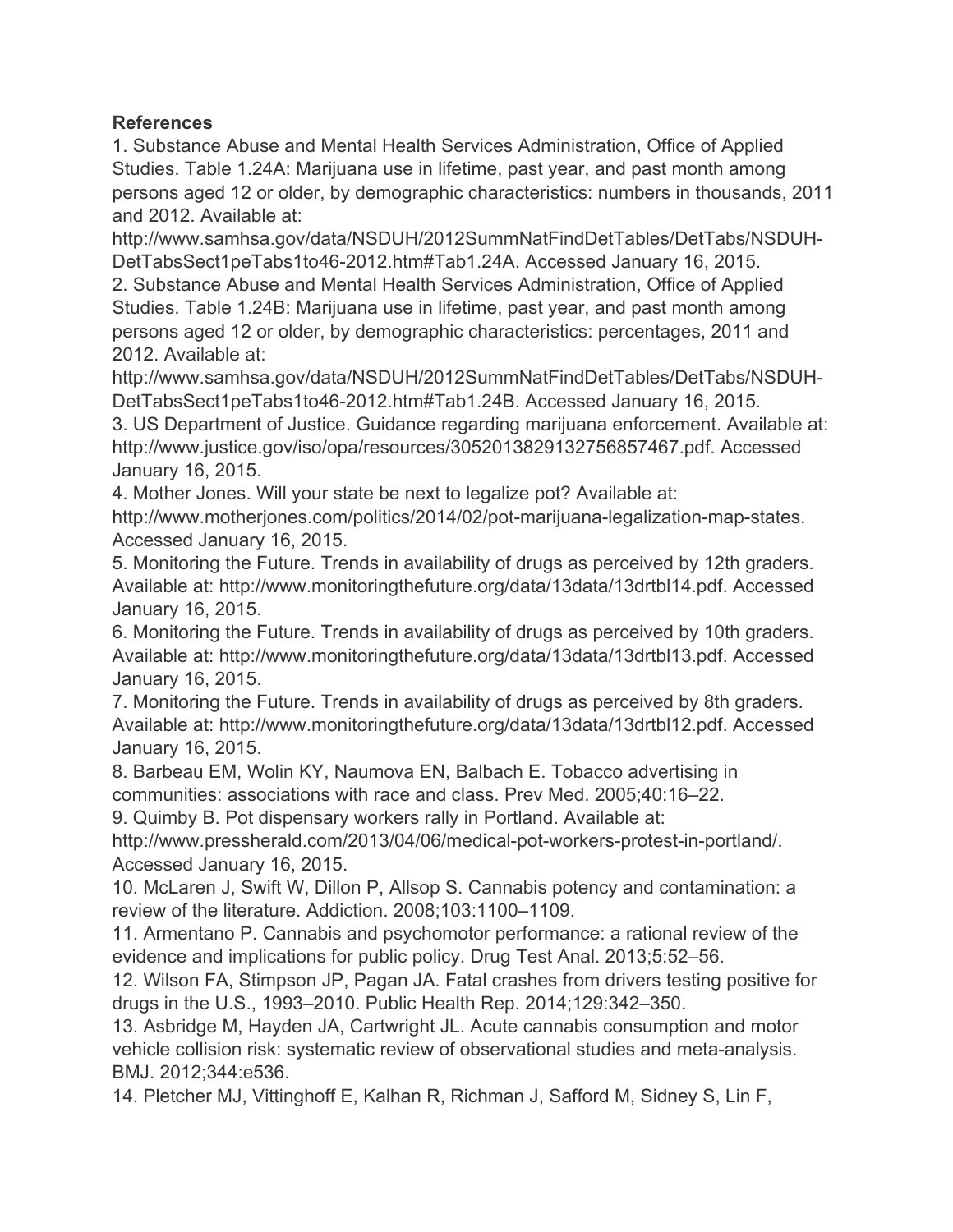Kertesz S. Association between marijuana exposure and pulmonary function over 20 years. JAMA. 2012;307:173–181.

15. Tashkin DP. Airway effects of marijuana, cocaine, and other inhaled illicit agents. Curr Opin Pulm Med. 2001;7:43–61.

16. Volkow ND, Baler RD, Compton WM, Weiss SR. Adverse health effects of marijuana use. New Engl J Med. 2014;370:2219–2227.

17. MacCoun RJ. What can we learn from the Dutch cannabis coffeeshop system? Addiction. 2011;106:1899–1910.

18. Monitoring the Future. Trends in prevalence of use of cigarettes in grades 8, 10, and 12. Available at: http://www.monitoringthefuture.org/data/13data/13tobtbl1.pdf. Accessed January 16, 2015.

19. Monitoring the Future. Trends in 30-day prevalence of use of various drugs in grades 8, 10, and 12. Available at:

http://www.monitoringthefuture.org/data/13data/13drtbl3.pdf. Accessed January 16, 2015.

20. Shults RA, Elder RW, Sleet DA, et al. Reviews of evidence regarding interventions to reduce alcohol-impaired driving. Am J Prev Med. 2001;21:66–88.

21. Ahmad S, Billimek J. Limiting youth access to tobacco: comparing the long-term health impacts of increasing cigarette excise taxes and raising the legal smoking age to 21 in the United States. Health Policy. 2007;80:378–391.

22. Elder RW, Lawrence B, Janes G, et al. Enhanced enforcement of laws prohibiting sale of alcohol to minors: systematic review of effectiveness for reducing sales and underage drinking. Transp Res E-Circular. 2007;E-C123:181–188.

23. Ding A. Youth are more sensitive to price changes in cigarettes than adults. Yale J Biol Med. 2003;76:115–124.

24. Carpenter C, Cook P. Cigarette taxes and youth smoking: new evidence from national, state, and local youth risk behavior surveys. J Health Econ. 2008;27:287–299. 25. Wagenaar AC, Salois MJ, Komro KA. Effects of beverage alcohol price and tax levels on drinking: a meta-analysis of 1003 estimates from 112 studies. Addiction. 2009;104:179–190.

26. Middleton JC, Hahn RA, Kuzara JL, et al. Effectiveness of policies maintaining or restricting days of alcohol sales on excessive alcohol consumption and related harms. Am J Prev Med. 2010;39:575–589.

27. Hahn RA, Kuzara JL, Elder R, et al. Effectiveness of policies restricting hours of alcohol sales in preventing excessive alcohol consumption and related harms. Am J Prev Med. 2010;39:590–604.

28. Ashe M, Jernigan D, Kline R, Galaz R. Land use planning and the control of alcohol, tobacco, firearms, and fast food restaurants. Am J Public Health. 2003;93:1404–1408. 29. Campbell CA, Hahn RA, Elder R, et al. The effectiveness of limiting alcohol outlet density as a means of reducing excessive alcohol consumption and alcohol-related harms. Am J Prev Med. 2009;37:556–569.

30. Federal Alcohol Administration Act, 27 USC §§ 201 et seq.

31. Rammohan V, Hahn RA, Elder R, et al. Effects of dram shop liability and enhanced